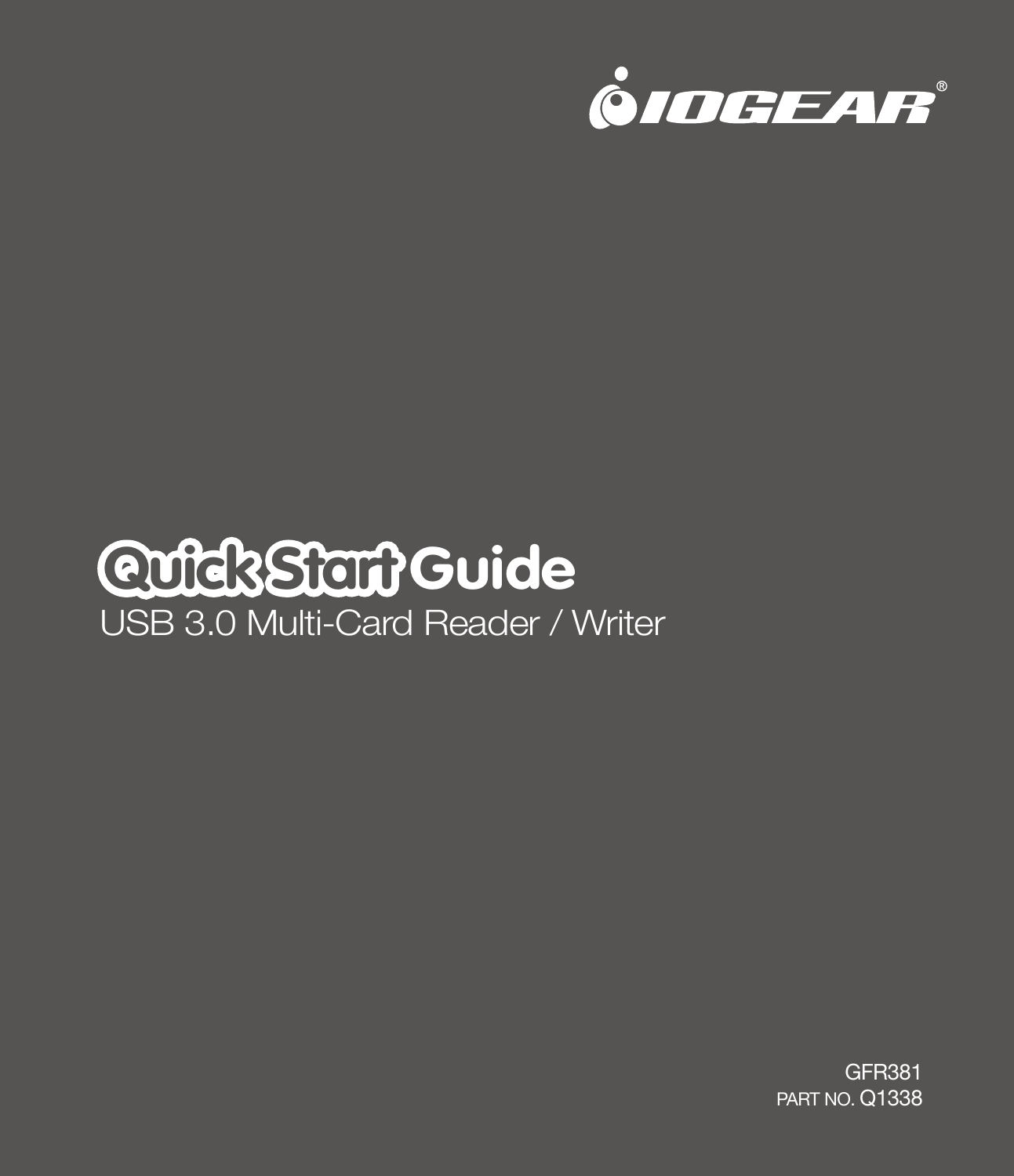# **Package Contents**

- 1 x USB 3.0 Multi-Card Reader / Writer
- 1 x USB 3.0 Cable (Micro-B to standard A)
- 1 x Quick Start Guide
- 1 x Warranty Card

If any of the items is missing or damaged, please contact us immediately.

# **System Requirements**

PC

- Windows XP, Windows Vista, and Windows 7
- Available USB port (USB 3.0 port for Hi-Speed mode)

Mac

• Works with USB 2.0 and 1.1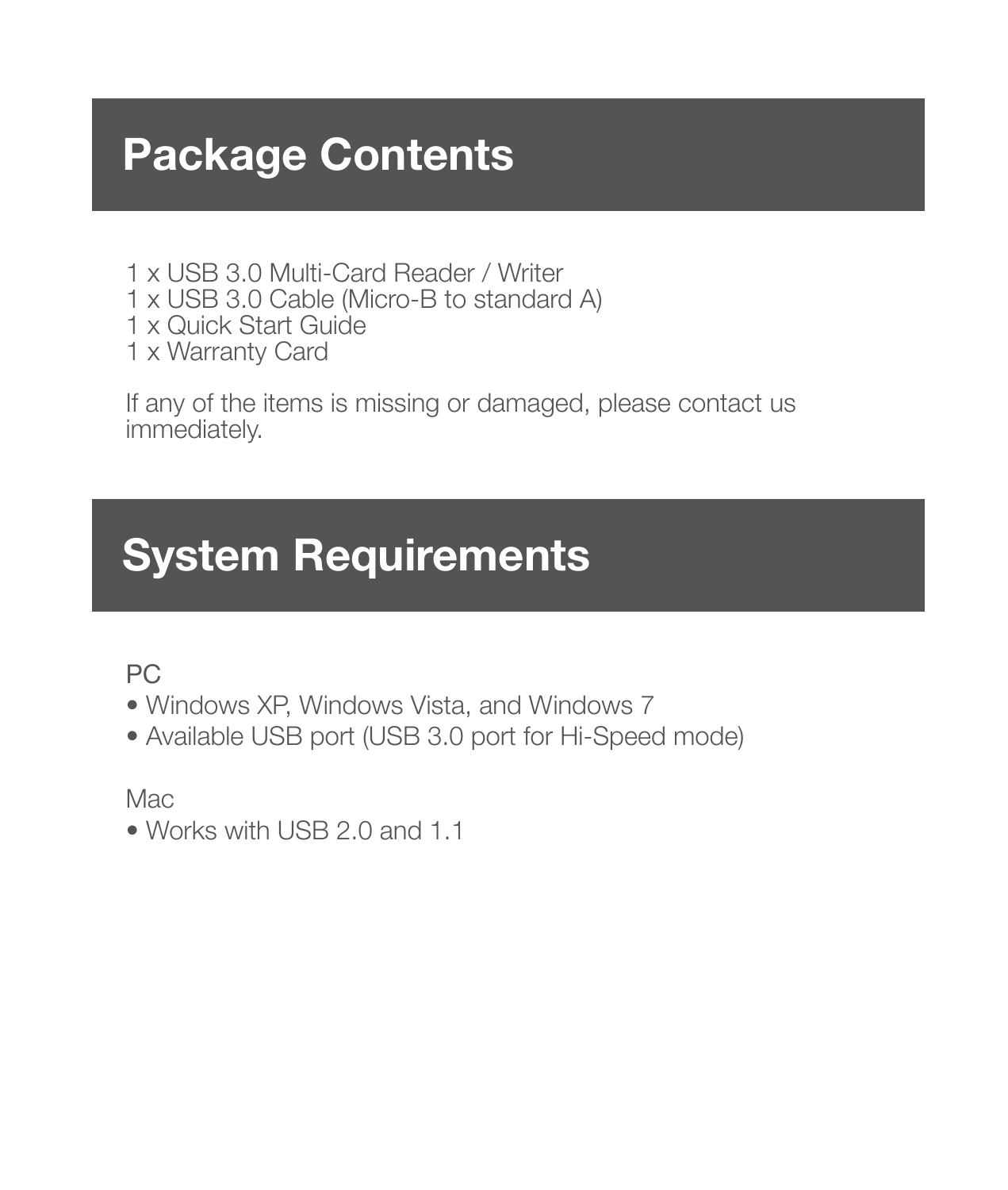# **Introduction**

# Start Here!



- 2. MMC/SD\*
	- $-$  SD
	- SDHC
	- SDXC
	- SD-Pro
	- SD-Pleomax
	- SD-Pro C
	- SD-Ultra II
	- SD-Ulrta II Plus
	- SD-Extreme III
	- SD-Ultra X
	- SD-Turbo
	- SD-Supper
	- SD Max
	- Mini SD\* \*\*
	- Mini SD-Pro\* \*\*
- Mini SD-Pleomax\* \*\*
- MMC
- MMC-Pleomax
- MMC Pro
- HS-MMC
- MMC Plus
- MMC-Plus Turbo
- RS MMC
- RS MMC-Pleomax
- RS MMC-Speed
- RS MMC-Max
- MMC Mobile
- MMC Mobile-ProC
- MMC Mobile-Pocketnet
- MMC Micro\*\*\*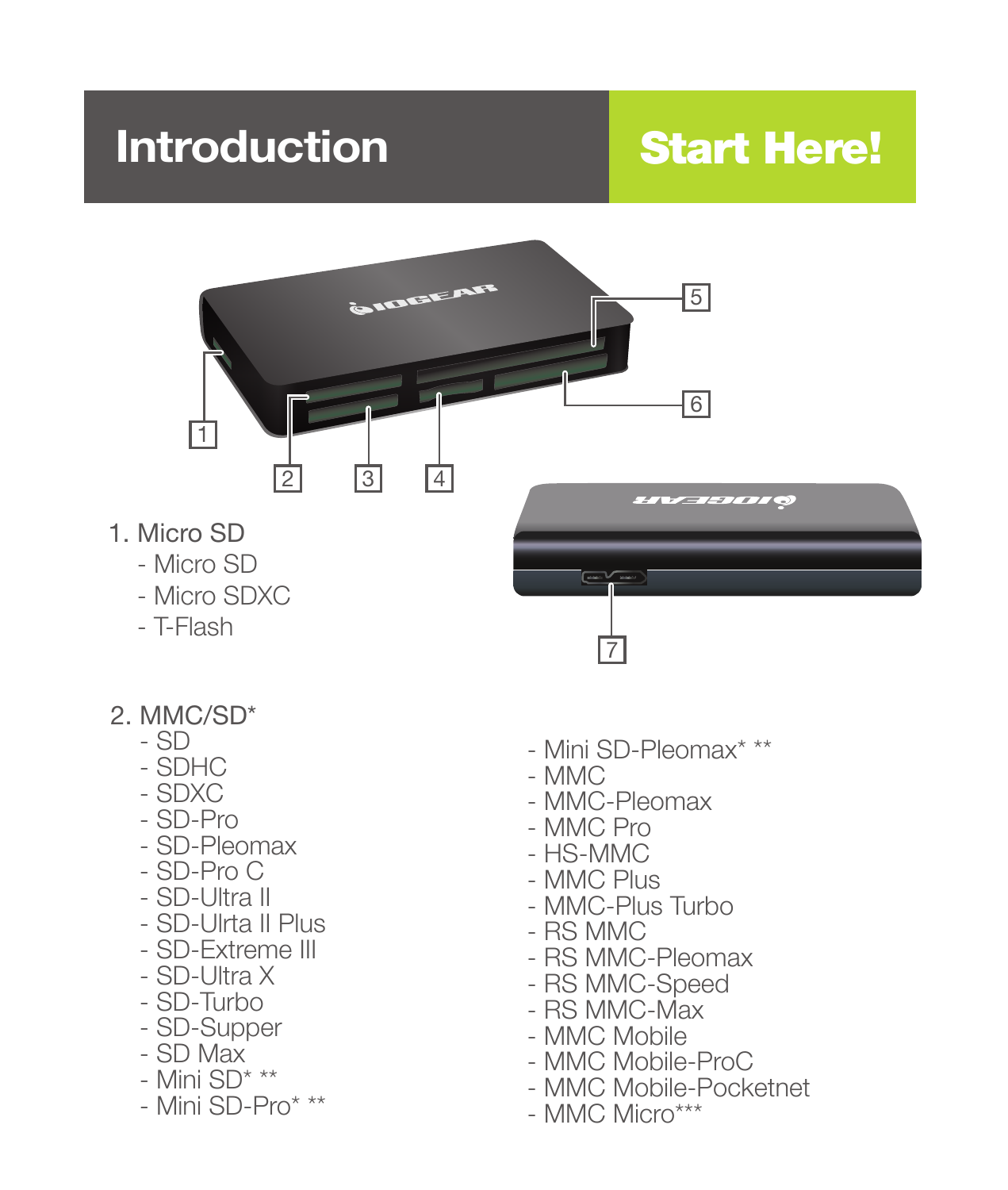- 3. Memory Stick
	- MS
	- MS-XC
	- MS-Magic Gate
	- MS-PRO Magic Gate
	- HS-MS-PRO Magic Gate
	- $-$  MS-DUO
	- MS DUO Magic Gate
	- MS-PRO Duo
	- HS-MS-PRO Duo
	- HS-MS-PRO Duo Magic Gate
	- MS-PRO Duo-PSP
	- MS-PRO Duo-Gaming Memory Stick
- 4. M2
	- Memory Stick Micro (M2)\*\*
- 5. Compact Flash/Micro Drive
	- CF-Type I
	- CF-Type II
	- CF-Ultra II
	- Micro Drive
	- CF-Pro II
	- CF-Extreme
	- CF-Extreme III
	- CF-PSP II
	- CF-Supper
	- CF-Ultra X
- 6. Olympus DC Card
	- Olympus DC Card\*\*
	- Olympus DC Card(M)\*\*
	- Olympus DC Card (H)\*\*
- 7. SuperSpeed USB 3.0 Type mini-B port (Female)

\*Insert Mini SD into the left side of slot 2 \*\*Insert cards with contacts facing up \*\*\* Adapter required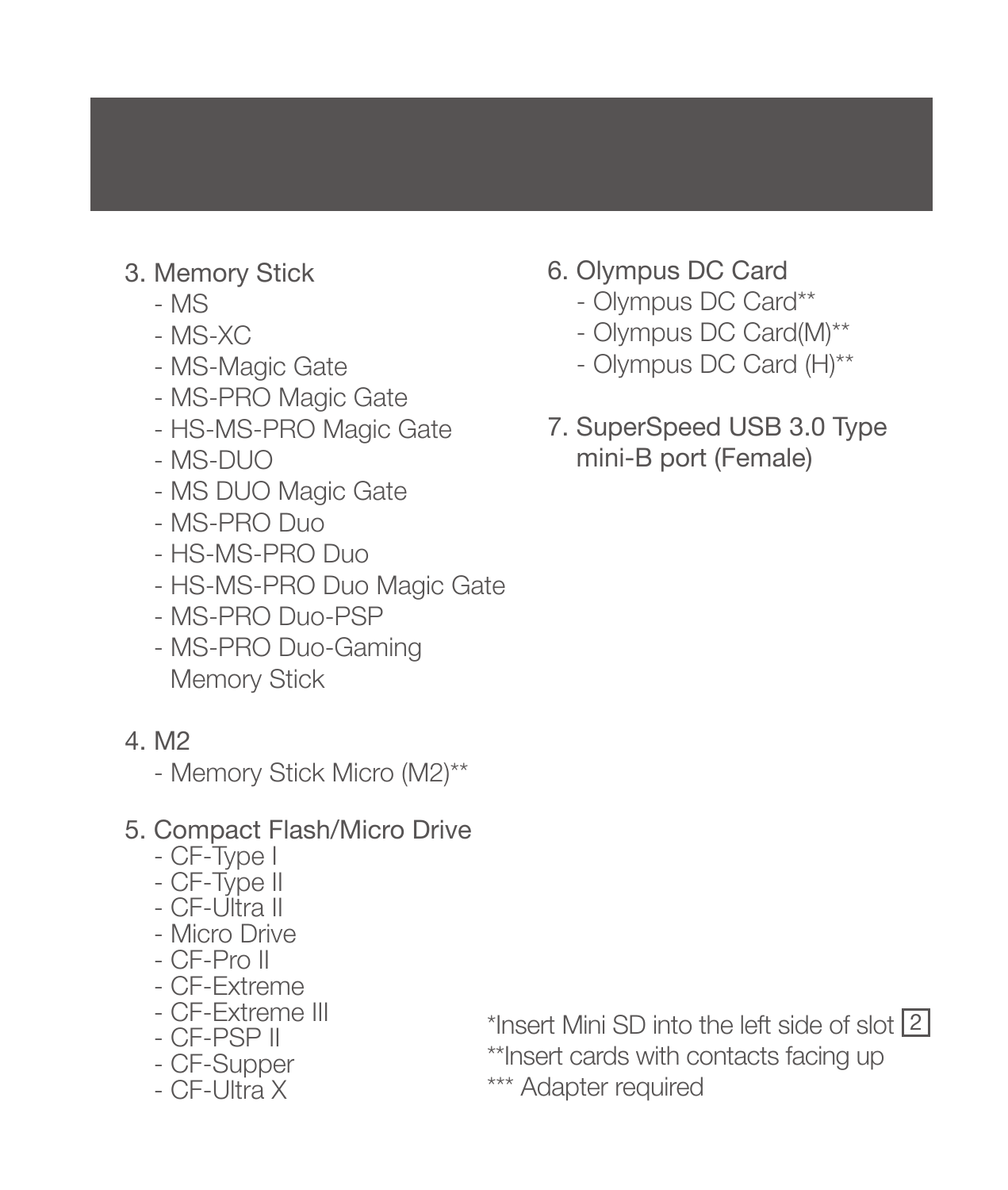### **Hardware Installation Hardware Installation**

Note: Before you begin, please make sure that the power to the device and your computer has been turned off.

#### Step 1.

Plug the USB 3.0 Micro-B connector into the Multi-Card Reader / Writer's USB 3.0 Type mini-B port



#### Step 2. Plug the USB 3.0 standard A connector into the computer's USB 3.0 port.

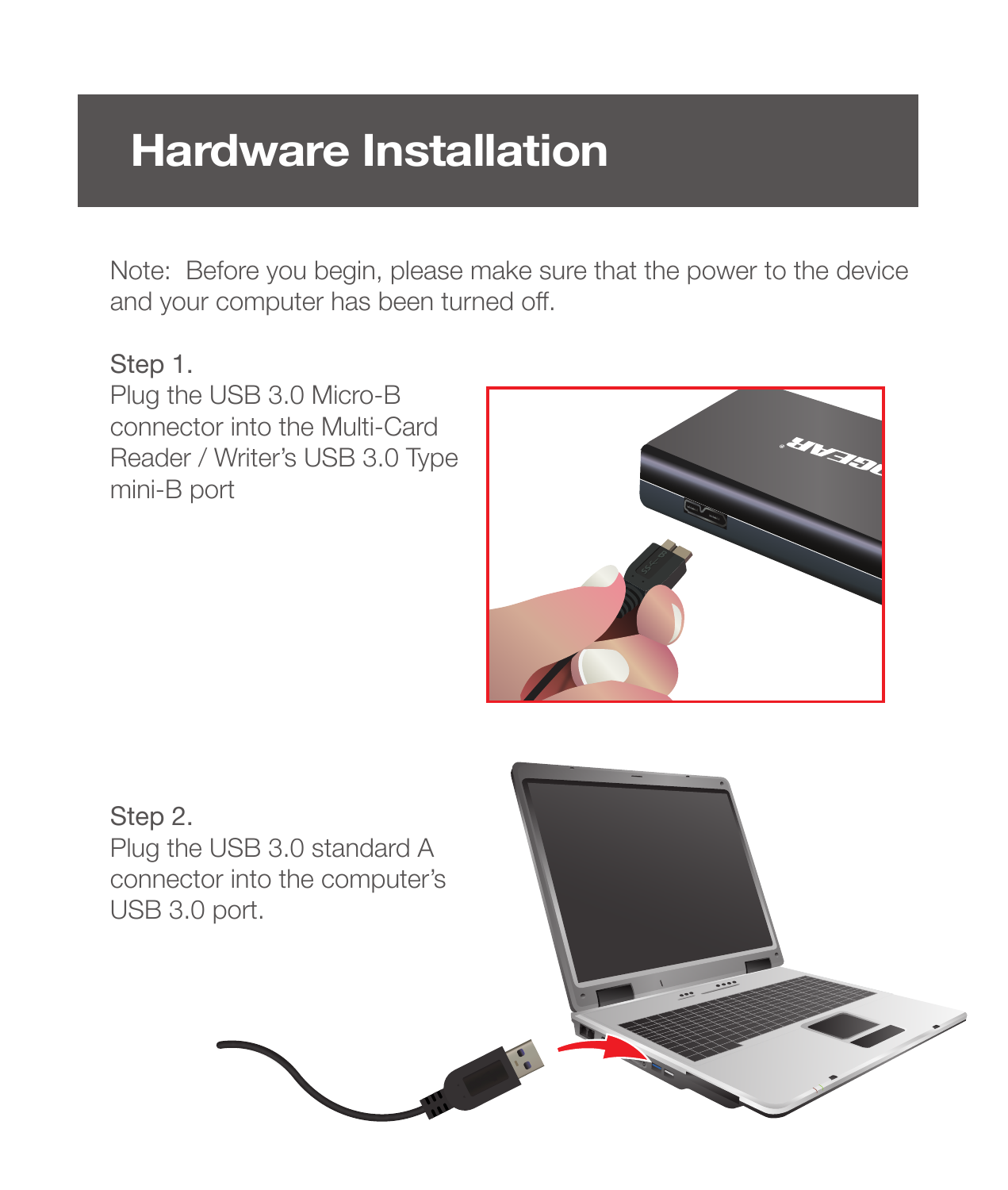#### Step 3.

Turn on the computer

#### Step 4.

Once the computer has finished booting up, insert the desired media card.

#### Step 5.

To view stored information / images on your memory cards, go to "My Computer."

card at a time. However, MMC/SD 2 and Micro SD 1 slots will show as one Removable Disk; M2 4 and MS 3 slots will show as one Remember, you may view the contents of more than one memory Removable Disk. Users cannot use both slots at the same time.

Warning: Formatting your card will permanently erase all your data/images

Note: Properly insert your media card into the Multi-Card Reader / Writer. The GFR381 is designed to accept media cards in a specific position. If you insert the media card and it does not easily slide all the way into the media slot, remove and rotate the card to properly fit into the slot.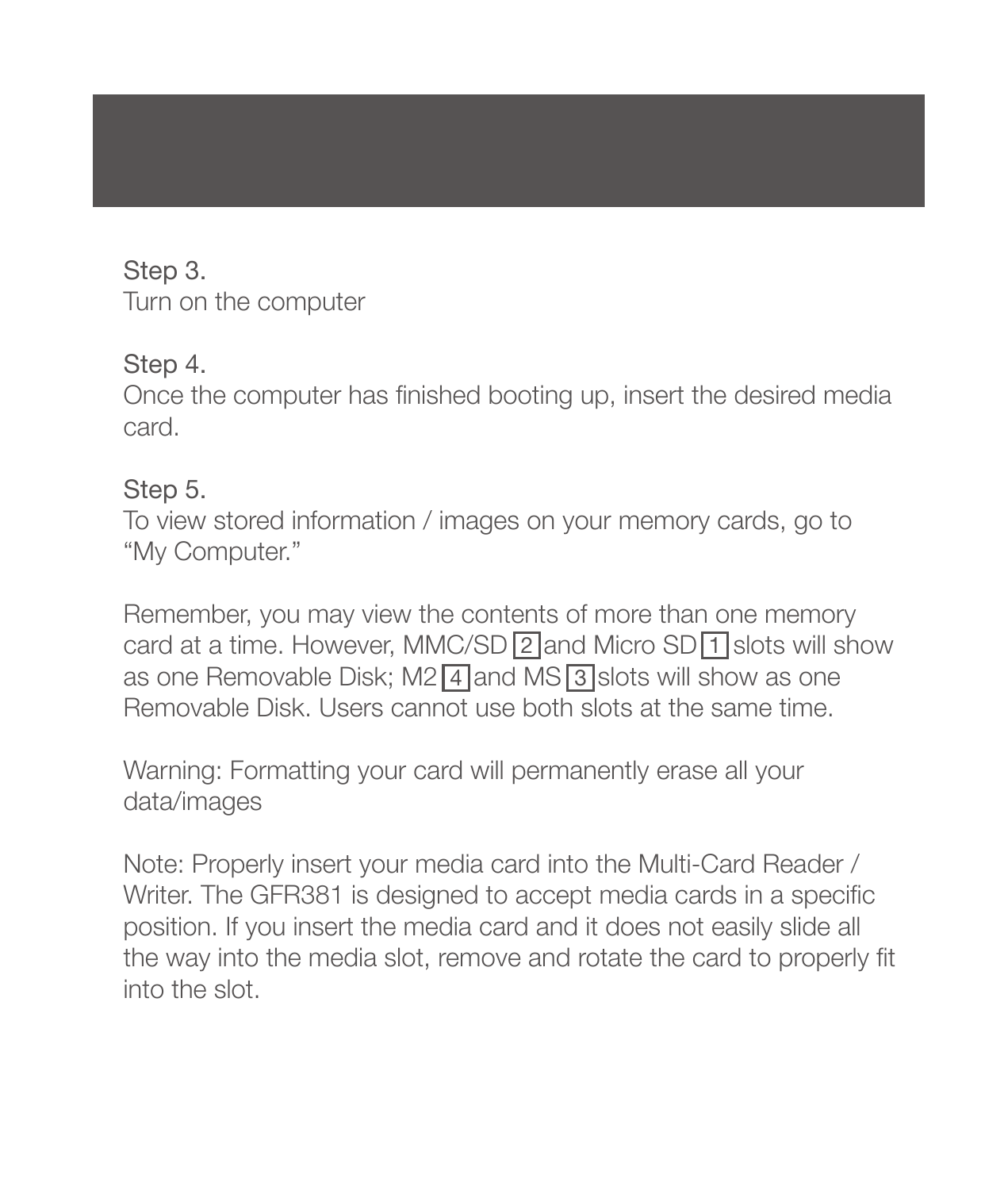# **Warranty**

#### **WE'RE HERE TO HELP YOU! NEED ASSISTANCE SETTING UP THIS PRODUCT?**

Make sure you:

- 1. Use the live chat at www.iogear.com to try and solve any issues you may be having with the product
- 2. Visit the Tech Info Library/FAQ on www.iogear.com (under the Support tab)
- 3. Call tech support line at 1-866-946-4327 (U.S. only) or 949-453-8782

#### **Warranty Information**

This product carries a 3 Year Limited Warranty. For the terms and conditions of this warranty, please go to http://www.iogear.com/support/warranty or call 1-866-946-4327

Register online at http://www.iogear.com/register

#### **Important Product Information**

Product Model Serial Number

# **Contact**

Toll Free 866-9-IOGEAR (USA) Phone: 949-453-8782 19641 Da Vinci, Foothill Ranch, CA92610 www.iogear.com support@iogear.com